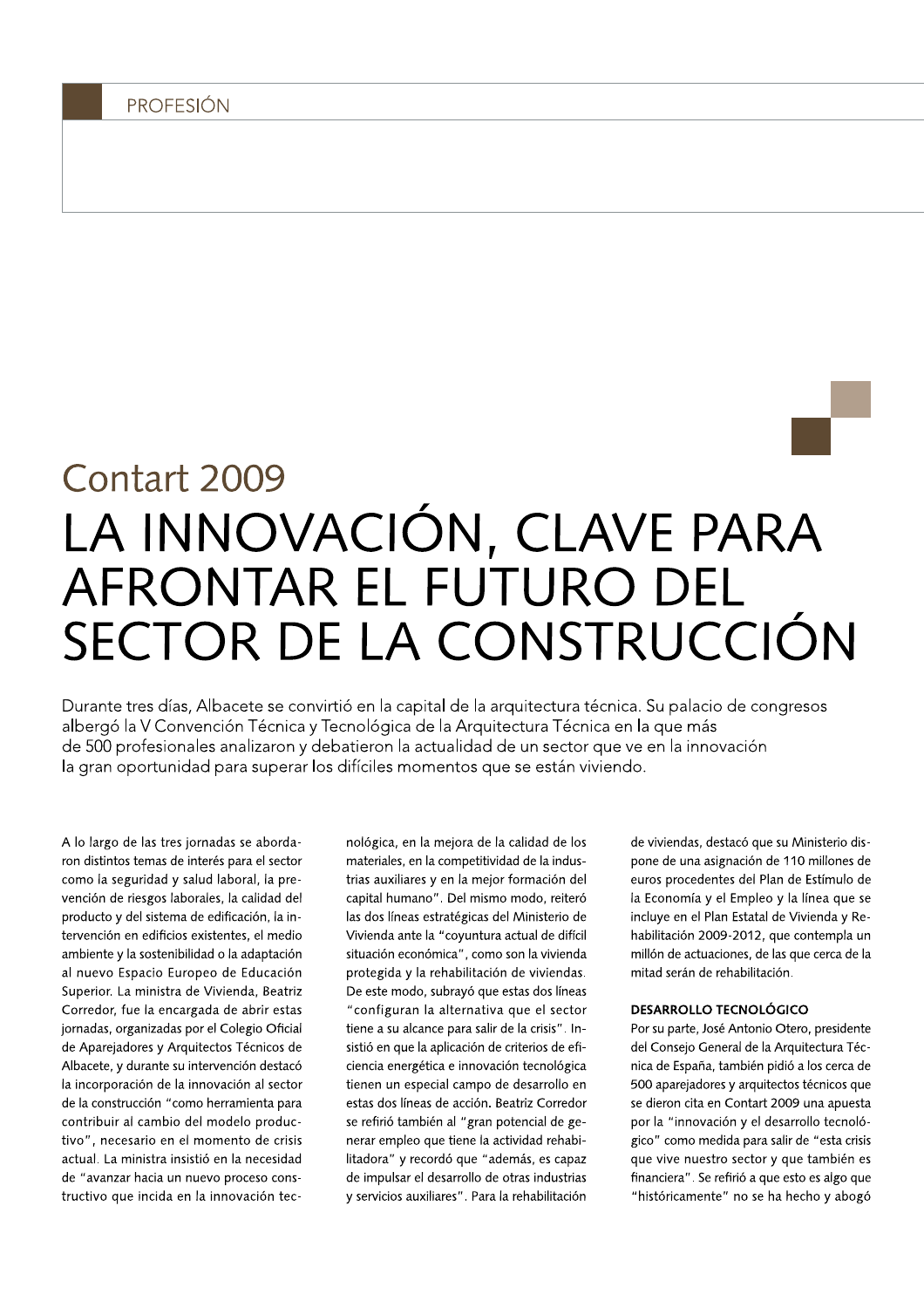

V edición de Contart, junto a la ministra de Vivienda, Beatriz Corredor.

por "invertir en desarrollo tecnológico", a través de incorporaciones como las energías renovables, y aprovechar esta crisis para "modernizar el sector y seguir adelante". Reconoció que "nuestra actividad se desarrolla en un sector remiso a la innovación" y apostó por "estudiar las fórmulas para dinamizar el sector, fomentar la inversión empresarial y, en la medida de lo posible, generar empleo y ayudar a reducir el paro".

Tras dar la bienvenida a todos los asistentes, el presidente del COAAT de Albacete, Juan Carlos Ortiz, subrayó el esfuerzo que la institución colegial albaceteña ha realizado en los últimos tres años para poder organizar y llevar a cabo esta V edición de Contart, cuyo objetivo primordial es "que hablen bien de los aparejadores".

En el acto también intervino el consejero de Ordenación del Territorio y Vivienda de la Junta de Comunidades de Castilla-La Mancha, Julián Sánchez Pingarrón, quien resaltó la colaboración del Gobierno regional con los Aparejadores y Arquitectos Técnicos en la elaboración del Libro del Edificio, un instrumento que está ayudando a mejorar el mantenimiento de los inmuebles.

A la inauguración de Contart 2009 asistieron otros representantes institucionales como Carmen Oliver, alcaldesa de la ciudad, el presi- $\overline{\phantom{a}}$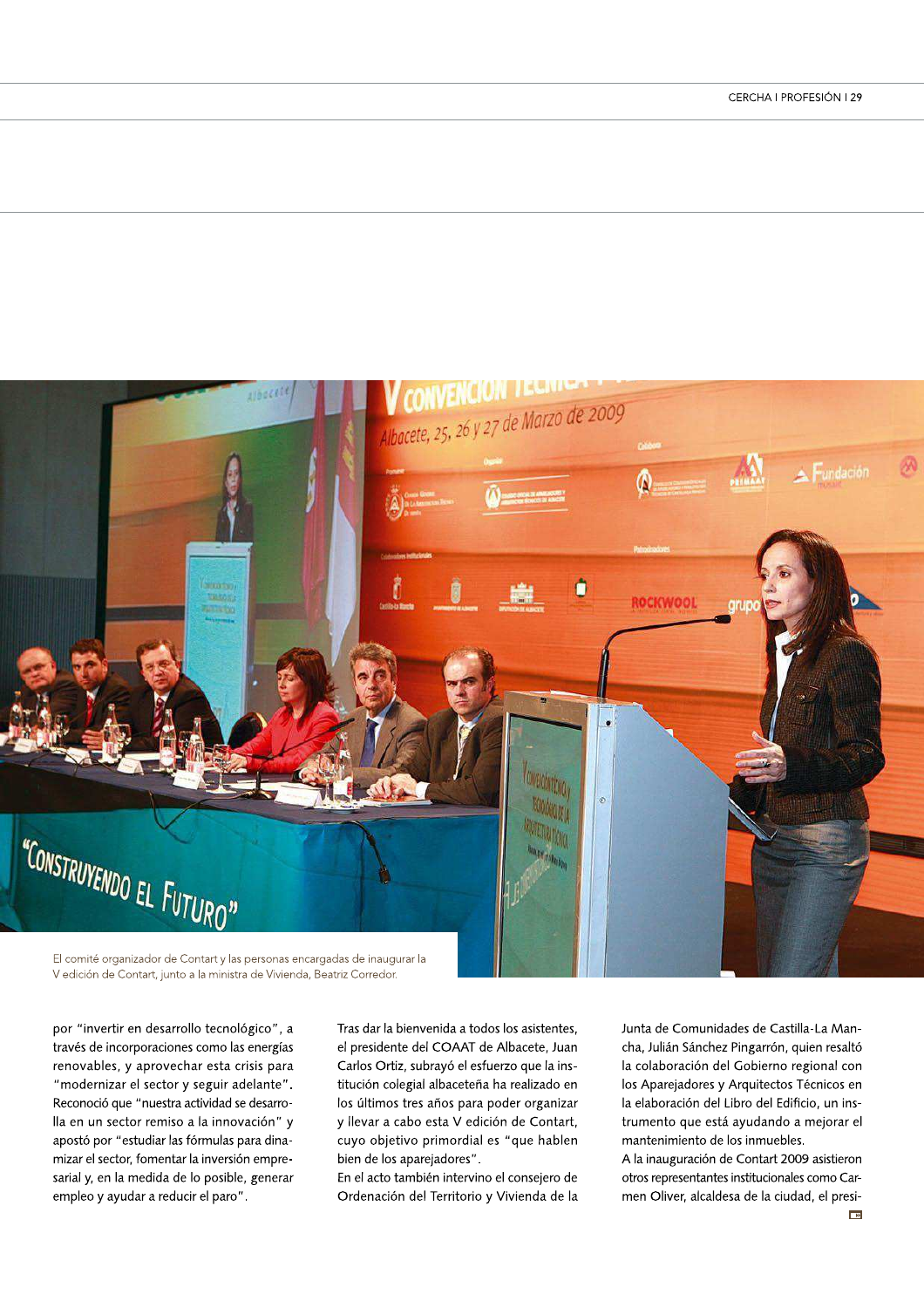dente de la Diputación Provincial de Albacete, Pedro Antonio Ruiz Santos; el presidente del Tribunal Superior de Justicia de Castilla-La Mancha, Vicente Rouco; el delegado del Gobierno en la región, Maximo Díaz Cand dente de la Diputación Provincial de Albacete, de Empleo c<br>
Pedro Antonio Ruiz Santos; el presidente del Mieves Garc<br>
Tribunal Superior de Justicia de Castilla-La secretario de<br>
Mancha, Vicente Rouco; el delegado del Go-<br> tado regional del Partido Popula dente de la Diputación Provincial de Albacete, de Emple<br>
Pedro Antonio Ruiz Santos; el presidente del Nieves (<br>
Tribunal Superior de Justicia de Castilla-La secretarie<br>
Mancha, Vicente Rouco; el delegado del Go-<br>
Castillate provincial del PP, Marcial Marin.

#### MESA REDONDA DE EMPLEO

Uno de los primeros actos celebrados en este Contart fue la Mésa Redonda de Empléo, que reunio a empresarios, tecnicos, sino dente provincial del PP, Marcial Marín.<br>
MESA REDONDA DE EMPLEO<br>
Uno de los primeros actos celebrados en este<br>
Contart fue la Mesa Redonda de Empleo,<br>
que reunió a empresarios, técnicos, sindi-<br>
catos y Administración públ istración publica y en la que ovincial del PP, Marcial Marín.<br>
EDONDA DE EMPLEO El re<br>
os primeros actos celebrados en este<br>
fue la Mesa Redonda de Empleo, "fun<br>
nió a empresarios, técnicos, sindi-<br>
inter<br>
Administración pública y en la que están<br>
de m se puso de manífiesto que el primer paso "ineludible" para salvar la situación es "dar salida a las viviendas en *stock* y garantizar la Uno de los primeros actos celebrados en este trucido de los primeros actos celebrados en este trucido de Empleo, "fun que reunió a empresarios, técnicos, sindicatos y Administración pública y en la que está se puso de mani financiación". Así lo declaro Manuel Martí, secretario general de la Asociación de Prode calibe d'empresante, comme des viens de la proposante de la présenction de la présenction de la présenction de la présenction de la Asociación d'Associación d'Associación d'Associación d'Associación d'Associación d'Asso structores de Espana, quien tomo parte en el debate junto a la concejala

de Empleo del Ayuntamiento de Albace<br>Nieves García Piqueras; Jesús Camach<br>secretario de Acción Sindical de CC OO<br>Castilla-La Mancha; Francisco Borrego,<br>cretario provincial de Metal y Afines de U<br>Albacete; Víctor Hortigüela ntamiento de Albacete, Nievės Garcia Piqueras; Jesus Camacho, secretario de Acción Sindical de CC OO de Castilla-La Mancha; Francisco Borrego, secretario provincial de Metal y Afines de UGT Empleo del Ayuntamiento de Albacete,<br>ves García Piqueras; Jesús Camacho,<br>retario de Acción Sindical de CC OO de<br>tilla-La Mancha; Francisco Borrego, se-<br>ario provincial de Metal y Afines de UGT<br>acete; Víctor Hortigüela, arq Albacete; Victor Hortiguela, arquitecto tecnico, y Pedro Canto, secretario del COAAT e Albacete, de Empleo del Ayuntamiento<br>
sidente del Nieves García Piqueras; Jes<br>
Castilla-La secretario de Acción Sindical<br>
do del Go- Castilla-La Mancha; Francisco<br>
Cano, y el cretario provincial de Metal y,<br>
silar y pres Albacete, que actuo como moderador.

El representante de los promotores y cons-Exerción Sindical de CC OO de y CC OO de y CC OO de y CC OO de y CC OO de y CC OO de y CC OO de y CC OO de y CC OO de y CC OO de y CC OO de xincial de Metal y Afines de UGT entre otro contó, secretario del COAAT Víctor He tructores indico que la venta de viviendas " funciona bien s casana La Maniena, Maniesco Bonego, se cretario provincial de Metal y Afines de UGT en<br>
Albacete; Víctor Hortigüela, arquitecto téc-<br>
nico, y Pedro Cantó, secretario del COAAT Víd<br>
Albacete, que actuó como moderador. sig<br> teres es el adecuado", parametros que estan en riesgo por una crisis financiera en ia que "algunos se han saltado las reglas, que es lo que supone dar hipotecas a quien no puede pagarias". Marti senalo que, si a principios de 2007 la citra de viviendas iniciadas ascendia a 600.000, está cifra se ha reducido en 2009 a tañ solo 150.000, un recorte cuyas consecuencias mas dramatia que estan en la grande de la grande de la grande de la grande de la grande de la grande de la grande de la grande de la grande de la grande de la grande de la grande de la grande de la grande de la grande de la grande de

cas, subrayo, se reflejan en la destrucción acete, cas, subrayó, se reflejan en la de<br>
acho, de puestos de trabajo. Por eso, de<br>
y CC OO se hizo un llamamiento<br>
o, se-<br>
rantizar el trabajo y unos salarios<br>
entre otras cosas porque, de lo cor<br>
resentirá la capacidad de puestos de trabajo. Por eso, desde UGT to de Albacete, cas, subrayó, se reflejan en la destrucción<br>
esús Camacho, de puestos de trabajo. Por eso, desde UGT<br>
al de CC OO de y CC OO se hizo un llamamiento para ga-<br>
rantizar el trabajo y unos salarios "dignos",<br>
e n liamamiento para garantizar el trabajo y unos salarios "dígnos", cas, subrayó, se reflejan en la destrucció<br>de puestos de trabajo. Por eso, desde UG<br>y CC OO se hizo un llamamiento para ga<br>rantizar el trabajo y unos salarios "dignos"<br>entre otras cosas porque, de lo contrario, s<br>resentirá entre otras cosas porque, de lo contrario, se resentira la capacidad de consun

resentira la capacidad de consumo.<br>Víctor Hortigüela manifestó que "en cinco siglos de historia" la profesión ha pasado se passas de adadjo: i or esse, assas de la passas de adadjo: i or esse, assas de la passaritzar el trabajo y unos salarios "dignos",<br>entre otras cosas porque, de lo contrario, se<br>resentirá la capacidad de consumo.<br>Víctor "por todo tipo de crisis", y añadió que la actual "es una mas de la que saldremos". No obstante, recordo los efectos que el "paron" esta teniendo para los arquitectos tecnicos, una actividad que ha pasado de estar entre los tres primeros puestos de empleabilidad a situarse en la posición 17. Comento, por ejempio, que "se estan paralizando las juntas de compensación, y eso no atañe solo a la dadas de la que salabrelles de la procesión de la provincia de la provincia de la provincia de la provincia de<br>
está teniendo para los arquitectos técnicos, una actividad que ha pasado de estar entre los tres primeros pues vivienda sino también a colegios, al équipamiento" , y se mostro partidario de potenciar besided to the the particle parallel and paradote science per estable the una actividad que ha pasado de estar entreglas,<br>
los tres primeros puestos de empleabilid<br>
a situarse en la posición 17. Comentó, p<br>
e, si a ejemplo tanto el mantenimiento de las viviendas que



Carles Labèrnia fue el encargado de realizar la ponencia marco sobre materiales, sistemas y procesos constructivos. En la imagen, junto a sus compañeros de debate.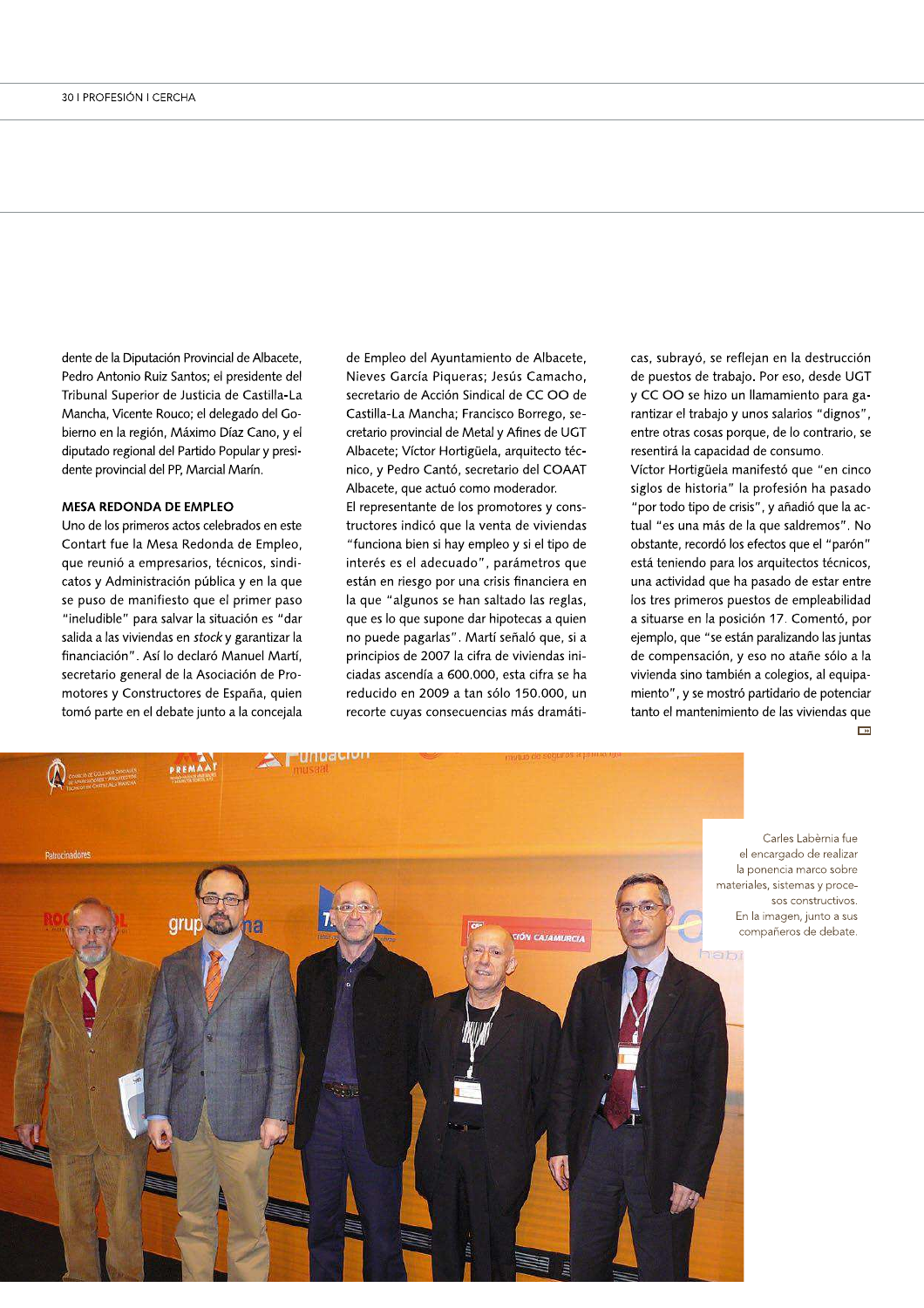## "La juventud es la solución de la profesión"

Antes de la inauguración, tuvo lugar la ponencia magistral, a cargo de Antonio Garrido, Arquitecto Técnico, profesor de la Universidad Politécnica de Cartagena y presidente del COAAT de Murcia, sobre Ingeniería de edificación. Un título y un tiempo nuevos. Garrido, que calificó la responsabilidad de tener que enmarcar la Convención con su ponencia como "abrumadora", sintetizó las líneas de su intervención con apenas un puñado de conceptos: "La búsqueda del conocimiento, del deber y de la emoción y la belleza, sin olvidar el humor". Todo ello, comentó, aplicado a una profesión en la que, según dijo, rememorando al griego Hesíodo, "hay que hacer comprender a la juventud que ellos son la solución". Por eso, el objetivo debe ser "darles rápido acceso a la responsabilidad y que organicen el mundo como lo consideren oportuno, incluyendo los colegios profesionales".

Garrido manifestó que el propio nombre que adquiere ahora la titulación, coincidiendo con la adaptación al Espacio Europeo de la Educación Superior, apunta a que el ejercicio profe-

> Antonio Garrido durante su intervención en Contart 2009.

V CONVENCIÓN TÉCNICA y **TECNOLÓGICA DE LA ARQUITECTURA TÉCNICA**  sional va a estar marcado por una "moderación de la versión gestora" y el "impulso de la faceta técnica y tecnológica". Para eso, añadió, hay que servirse de una "retroalimentación": es decir, los jóvenes ingenieros de edificación, a los que se les abren las puertas de la investigación a través del doctorado, deben "llegar al poder" con el propósito de "no tener que mendigar la información que van a necesitar y hacer que progrese la profesión y el sector en su conjunto". Hasta ahora, dijo, "ha habido una mentalidad basada en que, como la información y el conocimiento es dinero, quien lo tenía se lo guardaba, y hay que conseguir que eso cambie radicalmente". Ese conocimiento, por tanto, debe "salir a la luz, analizarse, y que no se vuelvan a cometer los mismos errores que mi generación ha cometido una y otra vez como si eso, equivocarse, formara parte del paisaje o de la naturaleza humana" subrayando, en este sentido, que muchas veces "seguir en el error es mucho más cómodo que cambiar".

Para Garrido, los cambios que trae consigo la tecnología y las obligaciones con el medio ambiente están cambian-

do, de forma radical, el escenario de trabajo, pero advirtió de que "si seguimos poniendo énfasis en la gestión, en el movimiento de papeles, seremos desplazados por otros colectivos con más pasión por la técnica". Respecto a la situación actual del sector, señaló que el momento es "horroroso" e hizo hincapié en que los colegios profesionales "deben cambiar aprovechando la crisis". Esto, afirmó, implica pasar "del modelo archipiélago al modelo continente", ya que los colegios "son islas" y, en cambio, deben aprender "a coordinarse y aprovechar las sinergias". Sobre Contart, Antonio Garrido dijo que se trata de un foro de encuentro "emocionante" y valoró como "perfecto" el ciclo de celebración<br>de estas Convenciones cada tres años: "Más tiempo haría que nos olvidáramos, y menos nos haría caer en la rutina", concluyó.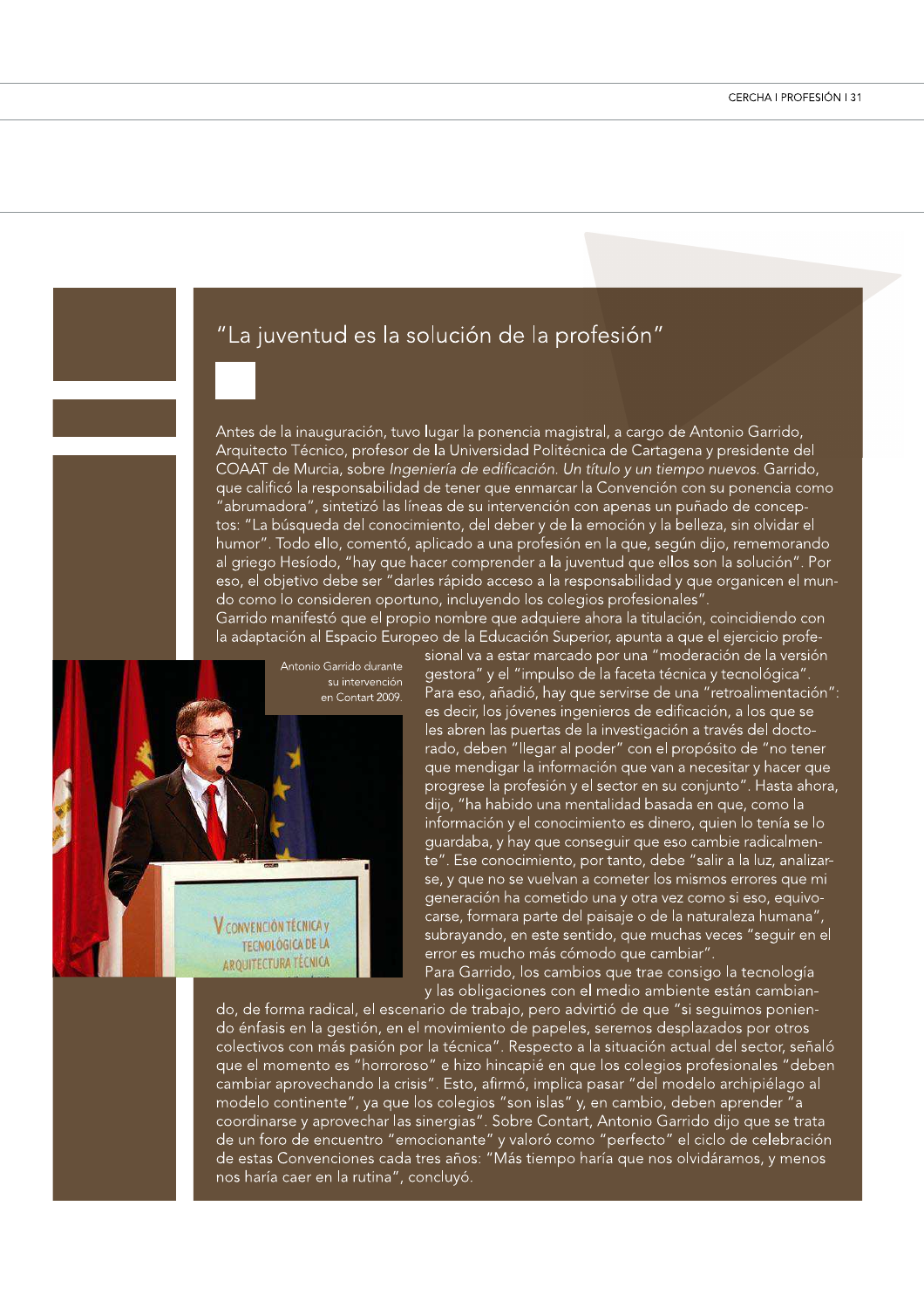

ya existen como la apuesta por nuevas vías en el campo de las nuevas tecnologías y el desarrollo sostenible. "Hay que ser más versátiles y dinamizar el sector", apostilló.

Además de la inauguración oficial, durante la primera jornada se presentaron las comunicaciones sobre Seguridad y Salud y Prevención de Riesgos Laborales en las que se habló desde la gestión documental de la coordinación en materia de seguridad y salud en fase de proyecto hasta la utilización del Libro de Incidencias en la coordinación de seguridad durante la ejecución de la obra. El CTE fue uno de los temas sobre los que versó el área de Calidad y Producto del Sistema, junto a los morteros de albañilería o la Instrucción de Hormigón Estructura EHE-08. La primera jornada se cerró con el área

dedicada a la historia de la construcción.

La Mesa Redonda de Empleo reunió a empresarios, técnicos, sindicatos y Administración pública. Allí se puso de manifiesto que el primer paso "ineludible" para salvar la situación es dar salida a las viviendas en stock y garantizar la financiación

Cinco fueron las comunicaciones presentadas a los asistentes, que versaron sobre la construcción del tapial calicastrado en época nazarí; medir y valorar en el siglo XIX; la evolución histórica de la arquitectura del paraje de "Los Llanos"; el renacimiento alcarreño, y la historia de la vinculación entre el diseño y la estructura.

Durante la segunda jornada de Contart, el CTE volvió a ser protagonista dentro del área de Materiales, Sistemas y Procesos Productivos.

#### **MATERIALES, SISTEMAS Y PROCESOS**

Carles Labèrnia, experto en investigación, patologías de los edificios y bioconstrucción y que desarrolla su labor en la actualidad en el Instituto Tecnológico de Lleida, fue el encargado de la ponencia marco de esta sección. Durante su intervención, Labèrnia quiso "provocar" al auditorio "para que sea consciente del problema de crisis que tenemos", una situación, no obstante, que a su juicio "no es insuperable", aunque tampoco las cosas volverán a ser iguales: "No hay vuelta atrás", dijo. En su opinión, el momento requiere "dar pasos adelante" buscando nuevas salidas, tanto por lo que respecta a las prestaciones de los edificios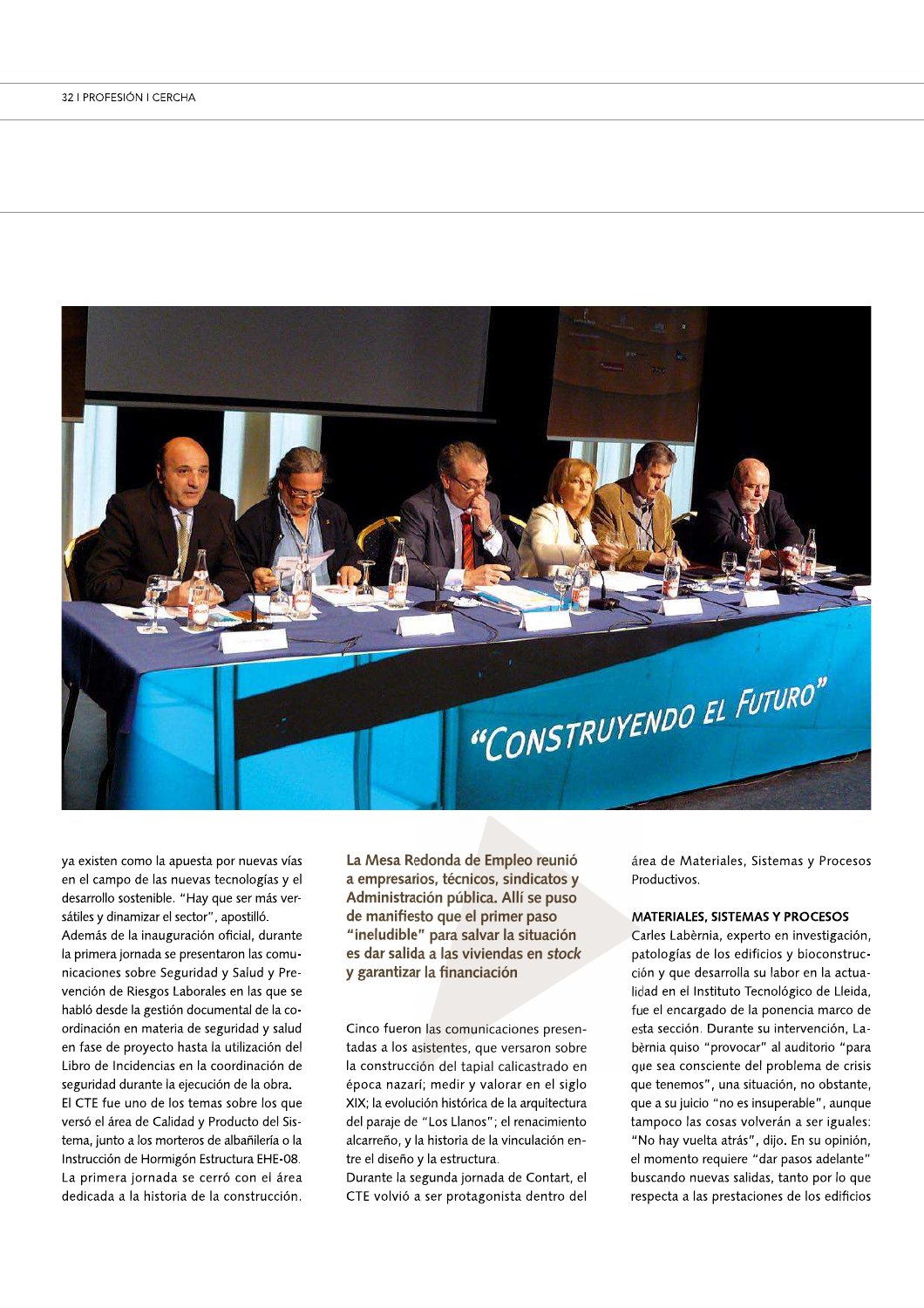como al cambio en los sistemas construçtivos. Sobre las tendencias de futuro, este profesional comentó que pasa por dos estadios fundamentales. En primer lugar, "encontrar materiales que generen poca contaminación en aras de una mayor sostenibilidad, que sean reciclables", ya que "no nos podemos permitir despilfarros energéticos en fabricar según qué tipo materiales". En segundo lugar, citó la conveniencia de contar con materiales "más naturales", que hagan posible relacionar "la salud de las personas con el entorno", buscando el bienestar mediante materias primas que no generen estrés y, mucho menos, que pro-

voquen enfermedades, como ocurre con aquellos que dan lugar a emisiones con el paso del tiempo.

Labèrnia explicó que estas líneas que se plantean dentro del sector no implican, necesariamente, mayores costes. En este sentido, manifestó que los estudios que se están realizando en Europa para analizar todas estas técnicas novedosas "no va más allá de un 7% o un 8% de los costes de construcción", lo cual no significa, por otra parte, que este aumento "deba repercutirse necesariamente en la venta, aunque puede ser". De hecho, subrayó que el periodo de recuperación de esta inversión, tanto en la salud como de la durabilidad y eficiencia energética de los edificios, es "muy corto". Eso sin contar con que, "conforme vayan desarrollándose y evolucionando estos materiales y técnicas, el coste irá bajando". Para Labèrnia, todos estos avances "están ya ahí", al alcance de los profesionales, "y en el momento en que pasen a formar parte de las rutinas constructivas, el precio disminuirá".

Este profesional, que compartió mesa de debate con Alberto Serra, del COAAT Madrid; Miguel Rodríguez Torices, del Consejo General de la Arquitectura Técnica; Manuel Jesús Carretero, del COAAT Badajoz ; Adolf Cabañas, del COAAT Girona, y Xavier Casanovas, profesor de la Universidad Politécnica de Barcelona, hizo hincapié en que el campo de los materiales "es inmenso", con apartados "muy interesantes". Afirmó que es preciso que la profesión intercambie experiencias sobre todas las novedades que van surgiendo: "Los arquitectos técnicos no estamos acostumbrados a innovar; somos aplicadores y controladores", señaló, aunque se mostró convencido de que con la nueva titulación de ingeniero de Edificación "sí vamos a tener oportunidad de hacer de la investigación un nuevo campo en el que nos queda mucho por hacer". También se refirió a las patologías en edificio, otra de sus especialidades, asegurando que son consecuencia, en cierto modo, "de lo 'mal' que estamos haciendo las cosas", con lo cual "hay un futuro asegurado para las generaciones venideras". Labèrnia recordó que "estamos utilizando materiales y técnicas de vida relativamente corta; las reclamaciones de usuarios cada día van a más y se están dando patologías que no habían aparecido antes, por lo que el estudio de lo que está pasando es una información que el técnico debería tener".

Una cuestión relacionada, además, con novedades como el Libro del Edificio y la necesidad de incidir en el mantenimiento:  $\overline{\phantom{a}}$ 



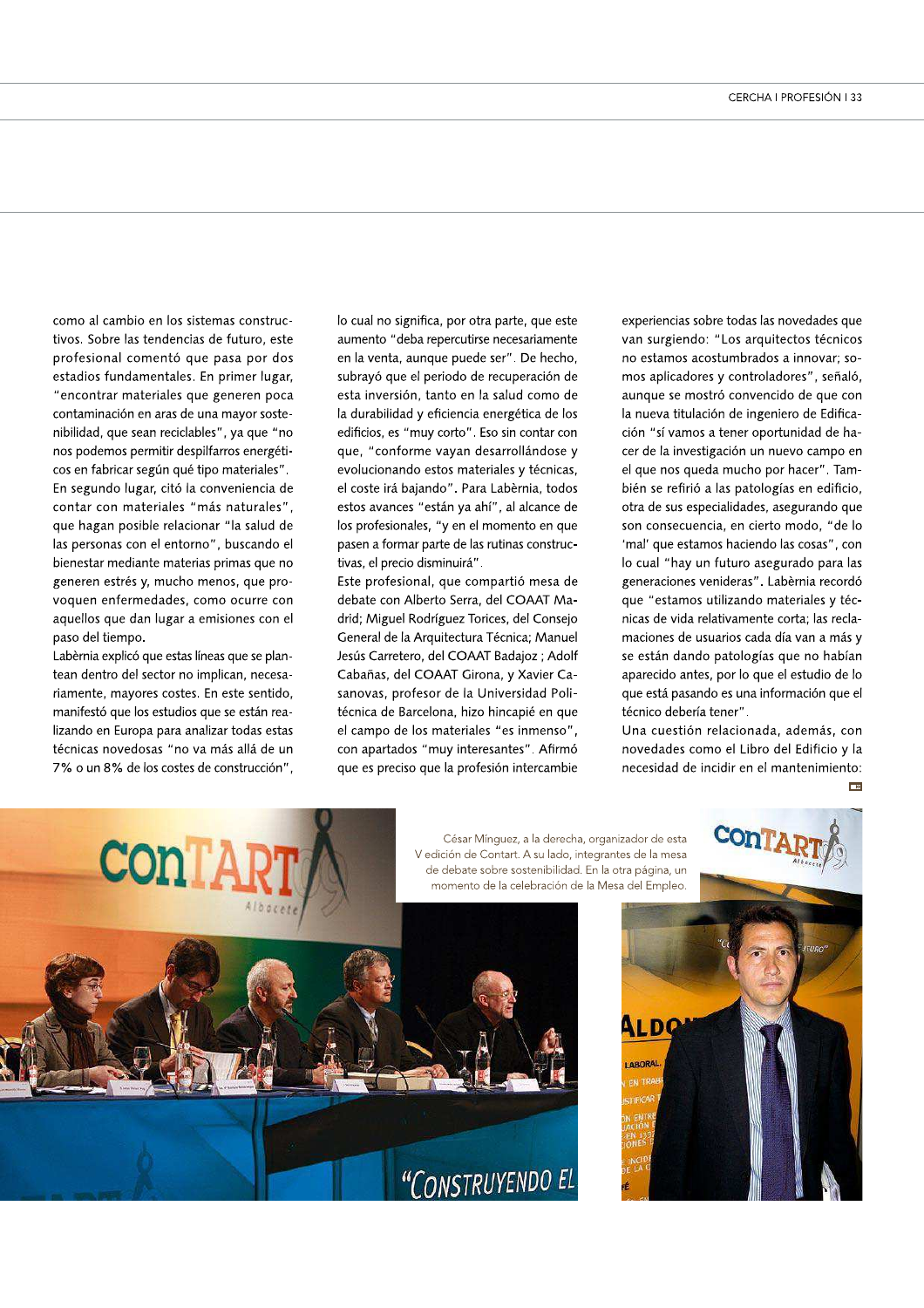### Un Contart abierto a todos

En esta edición se han contabilizado, en conjunto, 107 comunicaciones, de las que, finalmente, 55 fueron escogidas para ser expuestas durante la Convención, aunque todas serán recogidas en una publicación posterior. Las comunicaciones se agruparon en ocho áreas temáticas, donde se han conjugado temas muy específicos del sector con otros que también preocupan al resto de la sociedad: seguridad y salud y prevención de riesgos laborales; sostenibilidad y medio ambiente; intervención en edificios existentes; materiales, sistemas y procesos constructivos; formación; historia de la construcción; organización y economía del proceso constructivo y, por último, calidad de los materiales y protocolos de recepción de obra. La gran novedad de la edición albaceteña ha sido la introducción de mesas redondas para completar las comunicaciones y ponencias puramente técnicas y tecnológicas. El Congreso se abrió a otros colectivos, con asuntos de debate como el empleo, la adaptación al Espacio Europeo de Educación Superior o la seguridad.

Consejo General de la te, 25, 26 y 27 de Marzo de Arquitectura Técnica de España TAO a **V**CONVENC

"Este es el gran problema; en cualquier país nórdico saben que cada año hay que barnizar la madera o pintar la casa, e incluso hacen de ello una fiesta, mientras que en España esta cultura parece que sólo la tenemos en el caso del coche, al que sí que hacemos sus revisiones". Por eso, incidió en que con el Libro del Edificio el usuario "también tiene un papel, ya que si no se cuidan las instalaciones van a surgir los problemas, y eso es lo que está ocurriendo con muchas patologías, que son fruto de un mantenimiento inadecuado".

Otra de las áreas a las que se dedicó el día central de Contart fue la Intervención en Edificios Existentes, algo cada vez más frecuente en nuestras ciudades. En lo que respecta al área de Organización y Economía del Proceso Constructivo fueron de gran interés las comunicaciones sobre Project Management y la gestión de los RDC en las obras de edificación.

José Antonio Otero recibe el premio Arquitrabe por su contribución a la profesión

desde la presidencia del

TECNO

ARQUITEC

#### **FUTURO SOSTENIBLE**

Pero Contart no podía cerrar sus puertas sin abordar uno de los temas claves para la construcción del futuro: la sostenibilidad y el medio ambiente. Xavier Casanovas, profesor de la Universidad Politécnica de Barceloa y asesor de la Unesco en campo de la sostenibilidad, inauguró la ronda de comunicaciones sobre sostenibilidad con la ponencia marco La construcción sostenible, una mirada estratégica. Explicó que la idea de sostenibilidad se acuñó en 1984, y poco a poco se ha ido extendiendo hasta el punto de que hoy nos encontramos "con la sostenibilidad de lo insostenible", por lo que "hay que cambiar de modelo". Este cambio, para Casanovas, es imprescindible, aunque "hasta